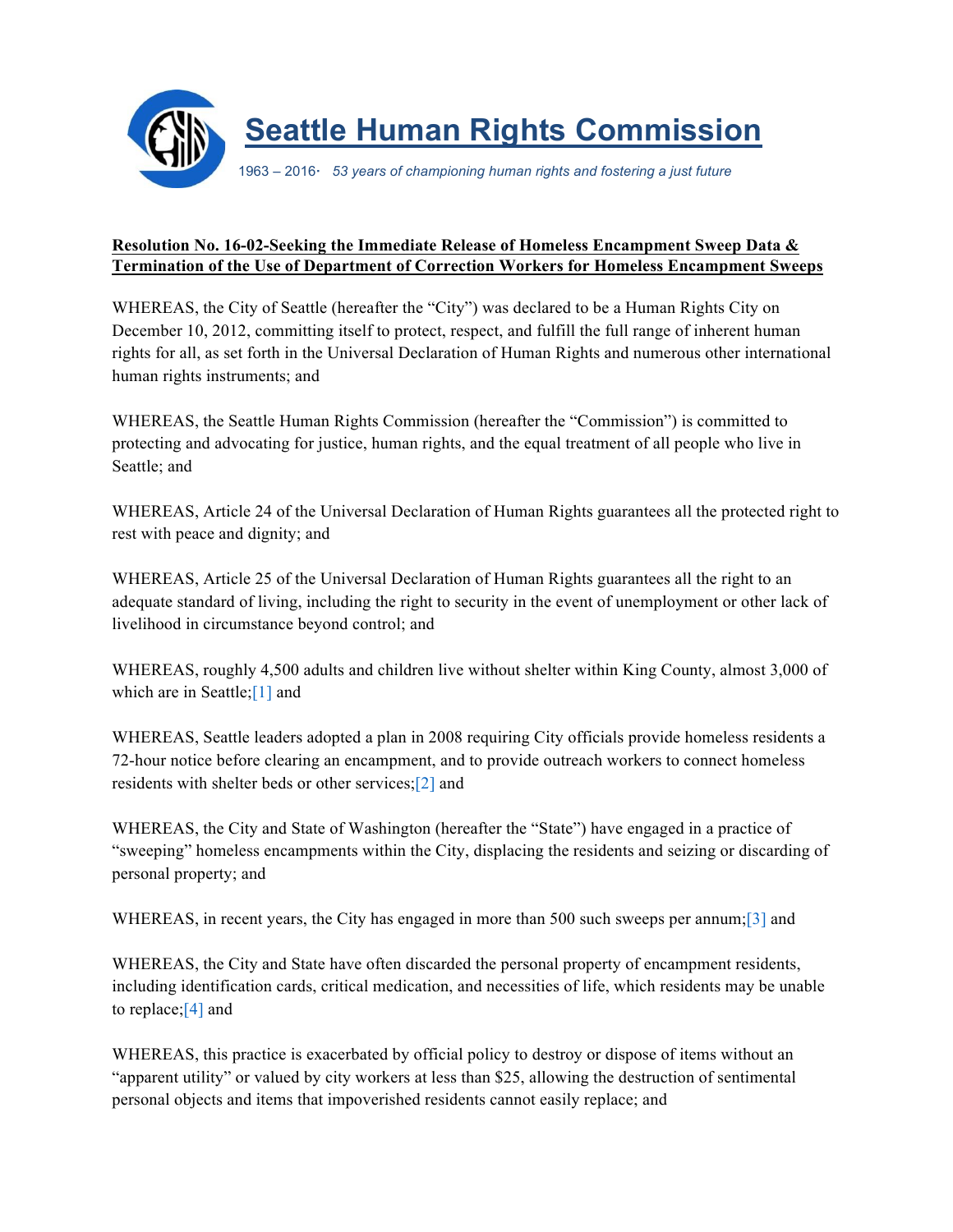WHEREAS, even when property is stored for the purposes of return to encampment residents, it may be stored in facilities at a distance from residents, precluding access to the personal property;[5] and

WHEREAS, the City declared its intention to have outreach workers present at encampment sweeps to connect encampment residents with social services; and

WHEREAS, advocates and the Commission are concerned that, at times, the City is sweeping encampments without outreach workers present and/or without providing proper advanced notice per the 2008 City plan; and

WHEREAS, the sweeps displace encampment residents and, therefore, disrupt efforts by social service organizations to reach and provide services to these residents; and

WHEREAS, sweeps without outreach resources and without notice represent a sudden and violent intrusion upon the lives of encampment residents who may struggle with trauma and mental illness; and

WHEREAS, the State has previously employed Department of Corrections (hereafter "DOC") offender work crews to conduct these sweeps in Seattle;[6] and

WHEREAS, DOC work crews are comprised of individuals who are at risk of homelessness due to our area's housing shortage and barriers to housing for formerly incarcerated individuals; and

WHEREAS, DOC work crews are less likely than City employees to be familiar with City policy respecting the property and rights of homeless individuals;[7][10] and

WHEREAS, as of 2012, the average wages for state prisoners ranged from \$0.13 to \$0.32 per hour,[8] and it is believed the DOC pays similar wages; and

WHEREAS, the employing of DOC work crews allows the City to cut costs incurred by paying minimum wage or market rate, and

WHEREAS, the widespread use of prison labor in the United States developed following the end of slavery as a means of procuring cheap labor outside the traditional market system;[9] and

WHEREAS, the City, despite requests from the Commission, has failed to provide additional meaningful information about DOC work crew use for encampment sweeps; and

WHEREAS, the City has also hired private contractors from Cascadia Cleaning and Removal, a company in the business of making urban spaces inhospitable to the homeless;[10] and

WHEREAS, Mayor Ed Murray has conceded "making up [his policy towards encampment sweeps] as we go along"; $[11]$  and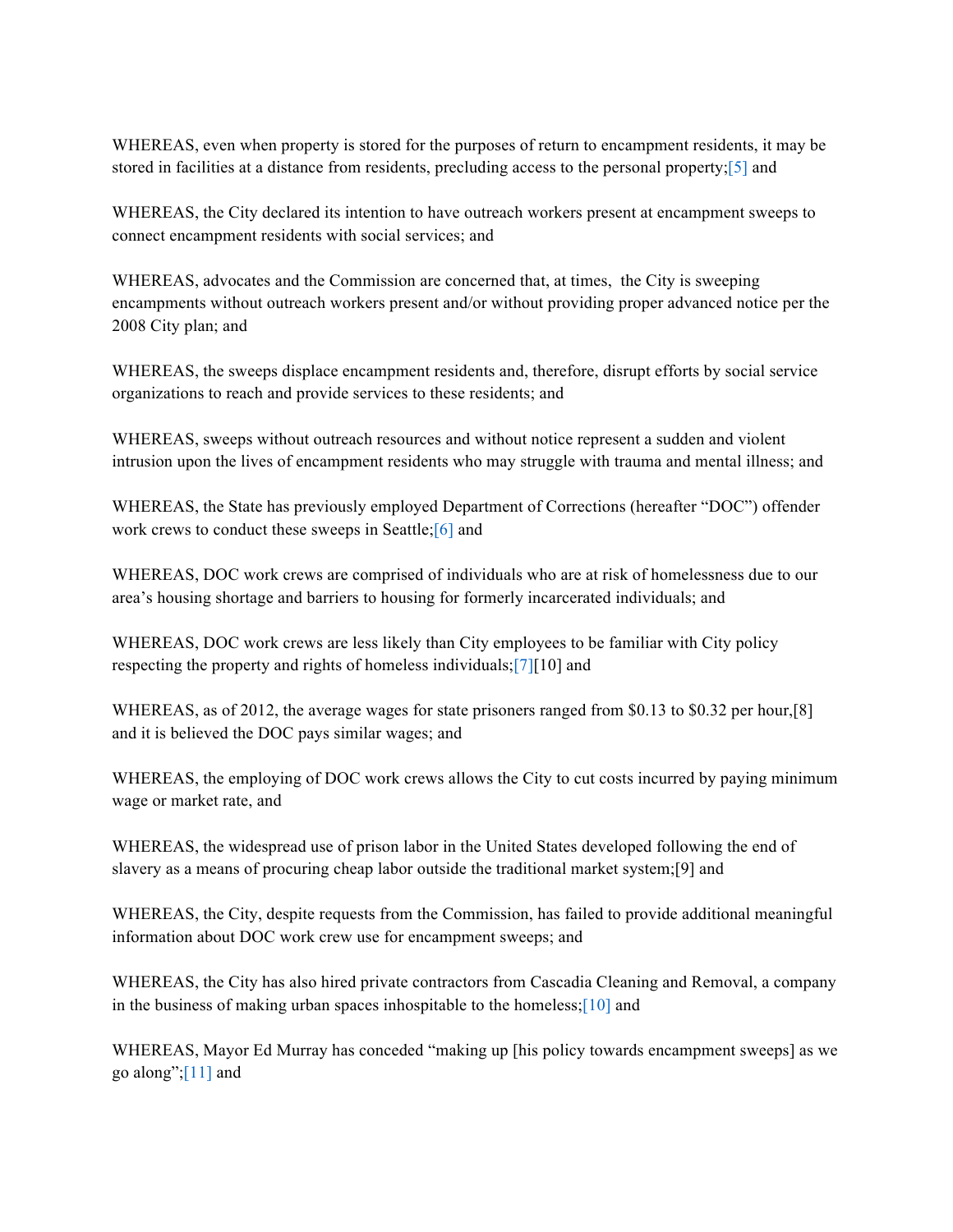WHEREAS, the District Court for the Western District of Washington held that similar sweeps using DOC work crews in Clark County violate the constitutional rights of the homeless based on the the wanton destruction of the personal property of encampment residents by police;[12] and

WHEREAS, the United States Department of Justice has characterized practices such as that engaged in by the City as "essentially criminalizing the status of being poor or homeless," and urged the City to adopt more stringent regulations on encampment sweeps, so as to minimize intrusions on the constitutional rights of the homeless;[13] and

WHEREAS, the City of Olympia is transitioning away from using penal labor to conduct encampment sweeps;<sup>[14]</sup> and

BE IT RESOLVED, the City immediately release information concerning the use of DOC work crews and private labor in homeless encampment sweeps, past and present, including all relevant contracts, decision-making documents, and project reports; and

BE IT FURTHER RESOLVED, the City immediately release to the Commission and Public , information outlining the full extent of the City's use of and/or engagement of DOC work crews from November 6, 2013, to present, including but not limited to encampment sweeps; and

BE IT FURTHER RESOLVED, the City immediately cease employing or partnering with DOC work crews and private for-profit companies to conduct encampment sweeps, which is an essential municipal function deserving of fairly paid public employees, if it has not already; and

BE IT FURTHER RESOLVED, the City commit to end the use of DOC work crews, particularly when essential municipal functions are at issue.

Adopted by the Seattle Human Rights Commission on November 21st, 2016

Danlike

Marcel Baugh, Co-Chair Danielle Wallace, Co-Chair

[1] 2016 One Night Count, Seattle/King County Coalition on Homelessness, *available at*  http://www.homelessinfo.org/resources/one\_night\_count/2016\_ONC-Street%20Count%20chart.pdf. [2] Multi-Agency Administrative Rules Re: Unauthorized Encampments, City of Seattle, *available at*  http://www.thestranger.com/images/blogimages/2016/04/05/1459901444-dr\_mdar\_08-01.pdf.